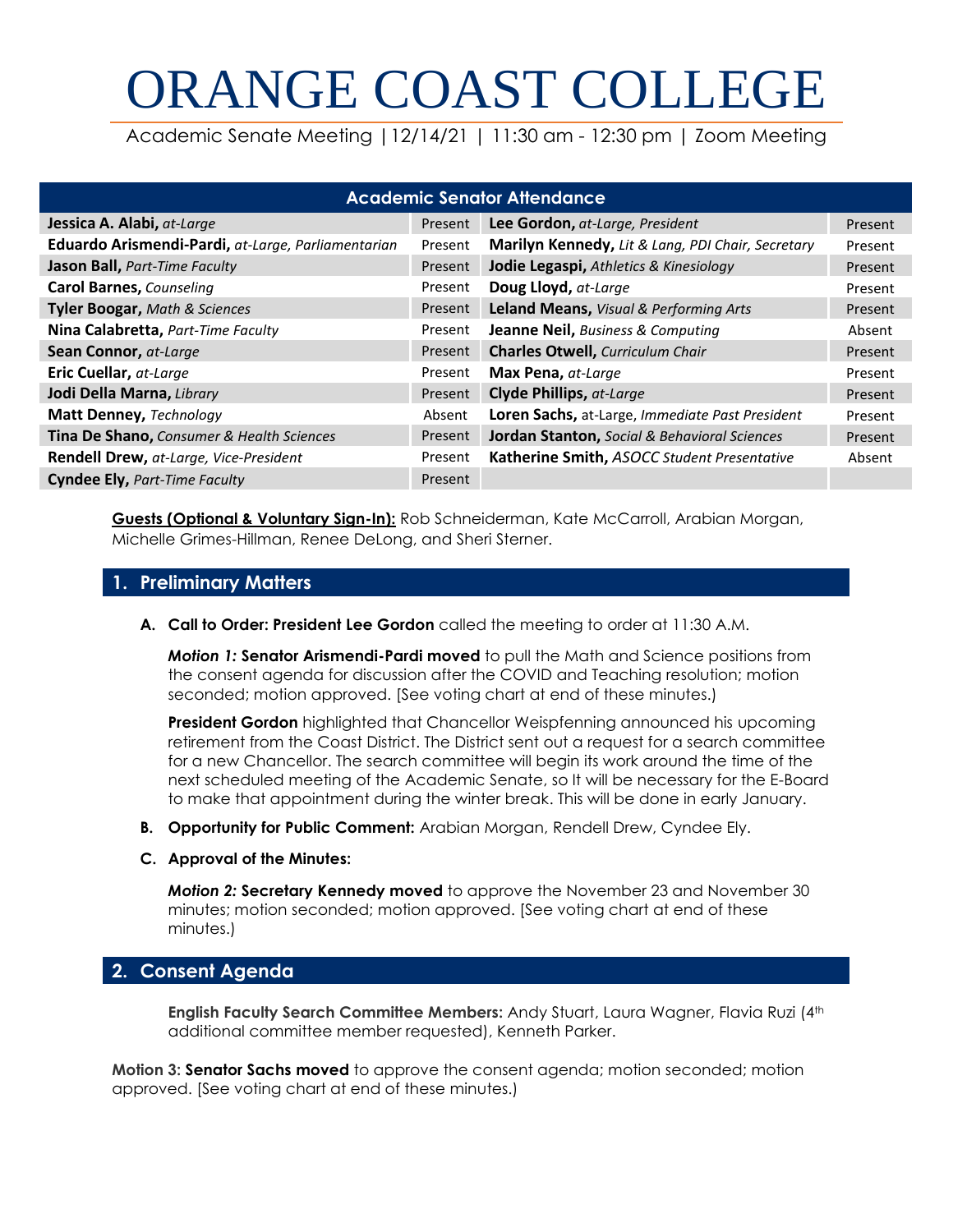#### **3. New Business**

#### **A. Consent Agenda (Math and Science positions pulled from for further discussion):**

**Instructor – Math & Science/Marine Science Aquarium Coordinator (replacement position:** Tara Giblin [dean], Karen Baker, Robert Ellis, Karen Prioleau, Robert Profeta.

**Instructor – Math & Science/Physiology Instructor:** Tara Giblin [dean}, Kelli Elliott, Jill Parsell, Allissa Blystone.

**Instructor – Math & Science/Mathematics Instructor:** Tara Giblin [dean], Tyler Boogar, Mariana Voicu, Douglas Lloyd.

**Senator Arismendi-Pardi:** Explained that the Academic Senate had a resolution that had to do with the composition of faculty members in hiring committees with the intent to make those committees as diverse as possible. So, he emailed the Board of Trustees and the Chancellor and asked whether the District really means business in terms of having diverse committees. He received a communication from the Chancellor, which Senator Arismendi-Pardi read:

My short answer is yes. The District and I view diversity on hiring committees to be vital to making our faculty, staff, and administrators as diverse as possible. Vice Chancellor Baeza will be working with the Academic Senate on issues as we take a deep look into improving the processes we have used to make hiring decisions.

Senator Arismendi-Pardi also spoke privately to the English Department Chair who informed him the English Department had a comprehensive process that was faculty driven, not administrative driven. The department has procedures they use when they call for the hiring committee volunteers to make a concerted effort to encourage diverse faculty to join the committee. They have a subcommittee that takes all the volunteers and goes through a particular sub-process to determine the final outcome of the composition of the committee.

Senator Arismendi-Pardi stated that he conducted a gap analysis between the communication of the English Department process and with Mathematics and Sciences Division process and found great discrepancy. The procedure used by the Mathematics and Sciences Division seemed very top down, not very respectful of collegial consultation, and managerially driven rather than faculty driven. However, Senator Arismendi-Pardi stated he did not want to stop the process of allowing this search committee process to move forward because it is important that we are timely in getting the best applicants. Therefore, he spoke to Senator Boogar who is the representative for that division and asked him to commit to doing everything he can to explain to his division the importance of diversity and to reach out and collaborate with the English Department to come up with a solution that addresses this particular issue which did not honor the Diversity and Inclusion Resolution. This would help in aligning with the vision of President Suarez as to how she wants this institution to be inclusive and also the vision of the District and the Chancellor.

**Senator Boogar:** Stated that he finds himself in a dual track mind. He said that on one hand he was a little caught off guard because the Dean of Math and Sciences followed the board policy to the letter and that is a common practice. The Board policy says it has to be initiated by the manager, a call goes out, and volunteers are collected. In the case of the Math Department there was no excess of volunteers, so the Committee was formed, and no vote was needed. As the Chair he made sure ahead of time that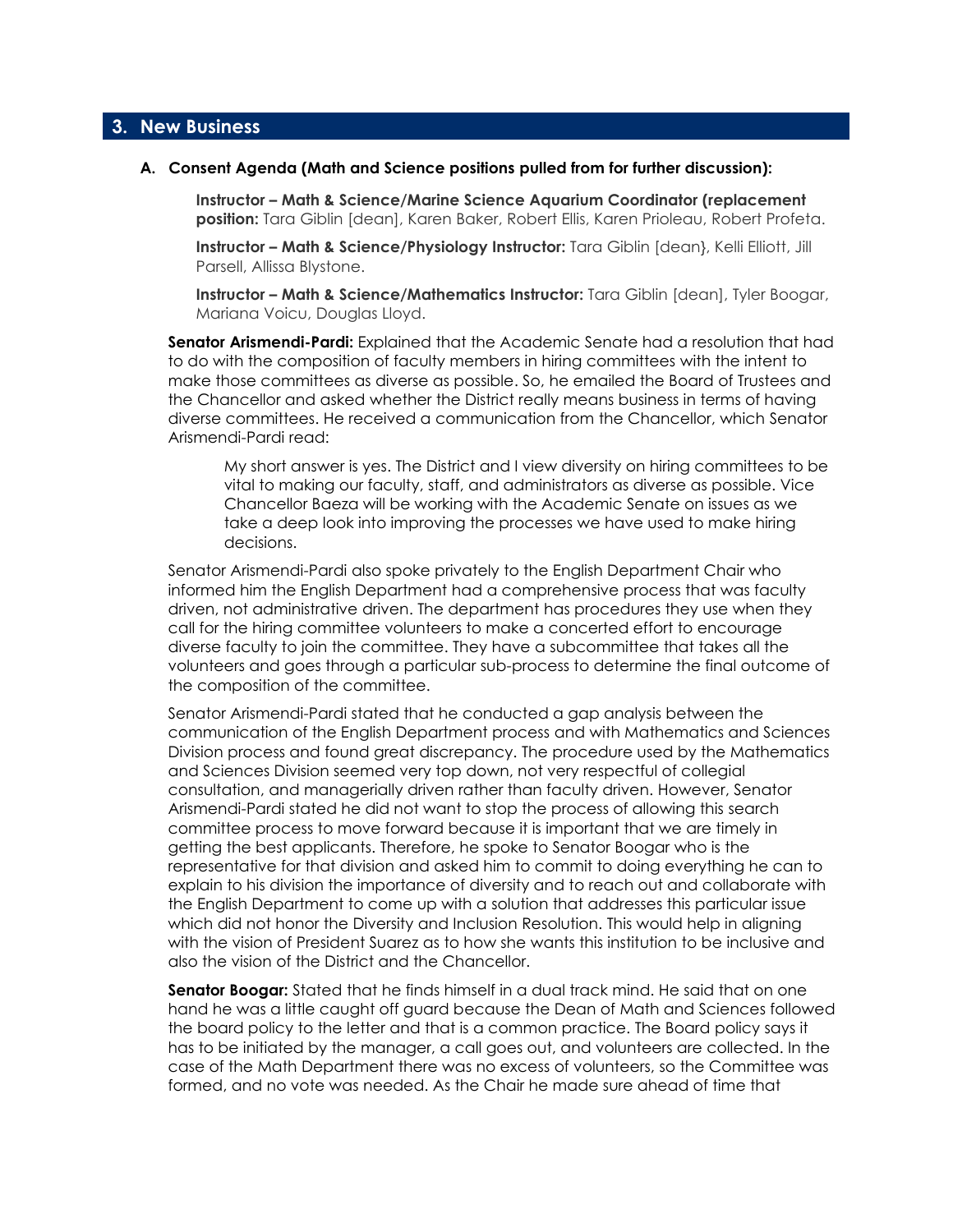everyone knew about the EEO training so that they would have an opportunity to participate, and they would not be shut out because of that requirement.

Then there is another track that says there is the spirit of the DEI resolution that the Senate passed which he felt fortunate to be a part of. There is the letter of the law of what the board policy says. Then there is the movement of what this campus is trying to do, and that the Senate body is trying to do regarding diversity, equity and Inclusion. These things do not have to be in opposition to each other.

As Chair along with the Dean, they can follow the board policy while making a more intentional effort to promote diversity on committees. He will take Senator Arismendi-Pardi's recommendation and that the body is making. He also would welcome an invitation to work collaboratively with the English Department as well as other departments. As a new chair, he is grateful for this opportunity. He thinks working with other departments is the best way to bring fresh perspectives into his department and to his division in general. He appreciates the senator's comments and efforts to bring this topic for discussion while simultaneously not acting to halter the hiring process so we can have the broadest and fullest applicant pool. This is a discussion of growth and not just constructive criticism, and he appreciates the spirit in which this is brought forth.

**Senator Alabi:** Said that diversity, equity, and inclusion requires intentionality. Coastline reached out to her to be on the Ethnic Studies search committee. She was very intentional in putting her own department's committee together. She had someone from English and Counseling on her committee. It requires intentionality and thinking more than just about the discipline.

**Vice-President Drew:** Stated that this is a good opportunity to put into place the diversity, equity, and inclusion initiatives. He also pointed out that three ethnic faculty members just recently retired. They need to properly be replaced.

**Motion 4: Senator Arismendi-Pardi moved** to approve the Math Instructor search committee to move forward but that Senator Boogar will work closely with the English Department and come up with a procedure that is intentionally inclusive; motion seconded; motion approved. [See voting chart at the end of these minutes.]

**Motion 5: Senator Sachs moved** to approve the Aquarium Coordinator and Physiology Instructor search committees; motion seconded; motion approved. [*See voting chart at the end of these minutes.*].

#### **4. Unfinished Business**

#### **A. COVID & Teaching - Senator Kennedy & Senator Arismendi-Pardi:**

**Senator Kennedy:** Thanked the Senate for allowing this resolution to come back before the end of the fall semester. She explained that the revised resolution is on the front page, the original with line-outs on the second page. The title was shortened, the references to the UCs and CSUs were removed because they did not come across as they were intended to, and the Resolves, on the advice of several people, were turned into a singular Resolve that was tightened and based on the major points in the resolution overall.

**Senator Arismendi-Pardi:** Read the new Resolve to the Senate, then stated that the resolution is about allowing faculty to have academic freedom to choose how they want to conduct their curriculum. They also do not want to be COVID police.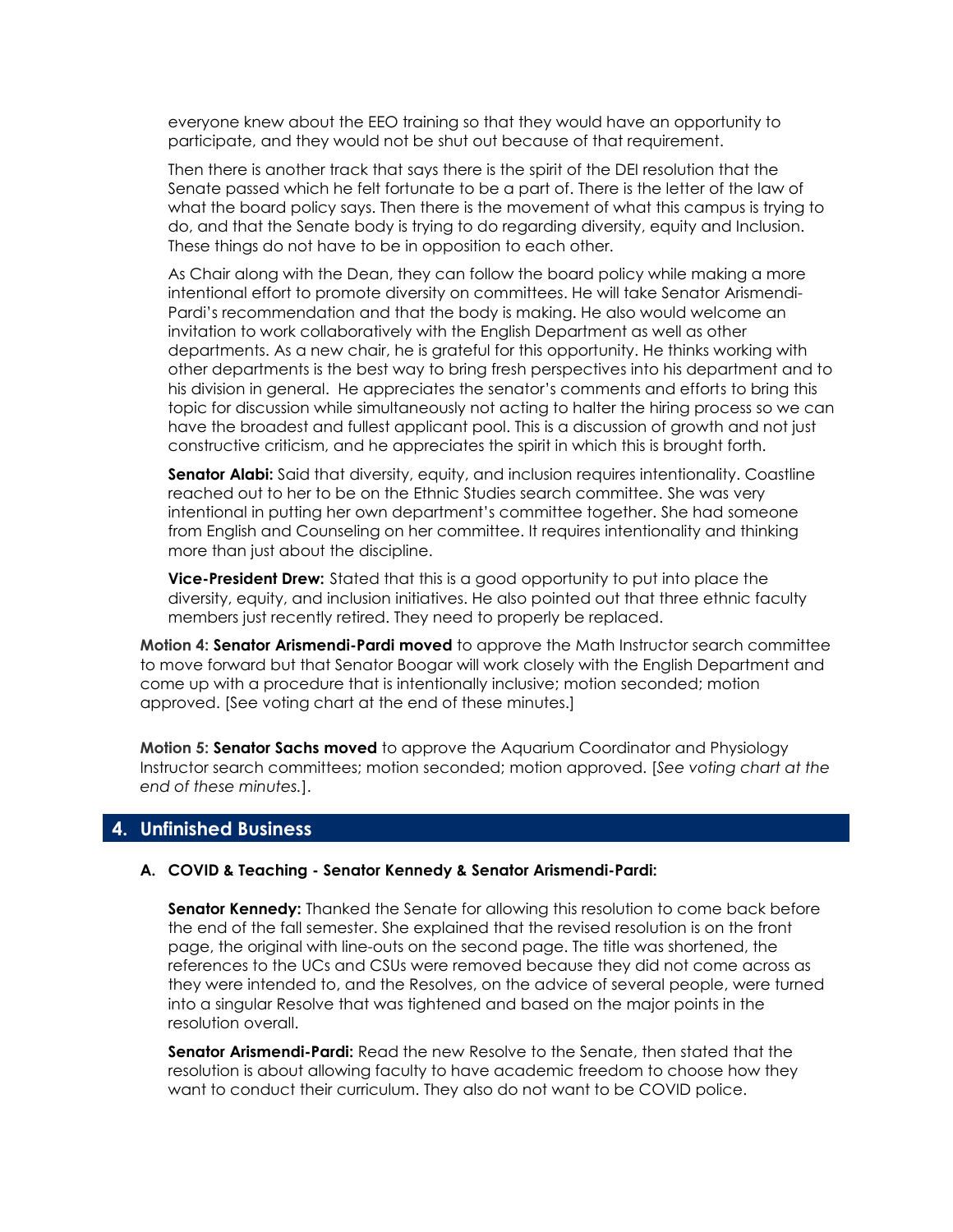**Senator Kennedy:** Responded to a public comment about the phrase "during COVID" as very being very open-ended. She Is open to changing that language and the word *crisis* might be better, but that could be misinterpreted, as well. The resolution was written to allow for whatever time is needed to address critical issues in response to the frequent changes occurring during the pandemic, and to allow and extend COVID temporary disability accommodations and lift the required campus presence during these critical times.

**Senator Barnes:** Expressed concern for COVID variants that could develop in the future, like the flu, which could last a long time. She also pointed out the phrase "evolving student needs" and that students like choices and different teaching modalities. If all faculty members prefer to teach online that limits student choices. Another point is about the phrase "honor faculty choice," as faculty members can indicate their choices, but the division deans have the right of assignment. They can balance everything for students, whether it is in the classroom or hybrid or however it is offered. Then the phrase "suspend required campus presence." Are we all going to be just an online institution?

**Vice-President Drew:** Asked for more clarification and explanation of the purviews of the Academic Senate and the Union regarding teaching modalities and working conditions, etc.

**CFE President Schneiderman:** Stated that this is one of those areas that overlaps. The 10+1 includes item 4, educational program development, and that definitely falls within that, normally curriculum, but also the modalities are important. Standards and policies regarding student preparation and student success, are also important and in the 10 + 1. Those are appropriate. He added that at some point the Senate is going to have to address the infrastructure issue meaning access to computer labs and pods where students can fully engage if they have both on-campus and off-campus classes, and they cannot really great internet at home.

**Senator Ball:** Stated that he shared some of the stated concerns, but the reality is that the Senate doesn't have decision making power at certain levels, but the language here is fluid enough to allow more ability for the union to negotiate and for the Senate to remain flexible to revisit things and not get locked into technicalities. There is a short-term interest in having this type of flexibility as COVID is very dangerous and it is not clear how reliable and consistent COVID testing and protocols will be to keep students and faculty safe. We also do not want to long term become an automated University of Phoenix model. We can watch for that.

**Senator Alabi:** From an epidemiology perspective. The vaccine works when people catch the virus; it is only triggered that way. The District has not said anything about the uptick that happens during the holidays or about the new variant. It is the understanding that none of the policies have changed. This is not data driven. There is no reaction about the holiday uptick and the more hospitalizations. What is the plan if something happens during the holidays? Is there a backup plan for spring? There is faculty concern that they are the last to know what the plans are. Senator Barnes expressed that she does not want the college to become an online college, but Senator Alabi does not want the college to become a face-to-face only college. We had an experience in which we became an online college by force, and it exposed us to something that we never knew. We cannot just go back to being in person when we found out that students gained something. We should become an online college, but we should not snatch something from students that works so well for them, that benefited them. The problem is that the college is not looking at students' evolving needs. It is also not looking at something that works so well for many faculty. She posed the following questions: What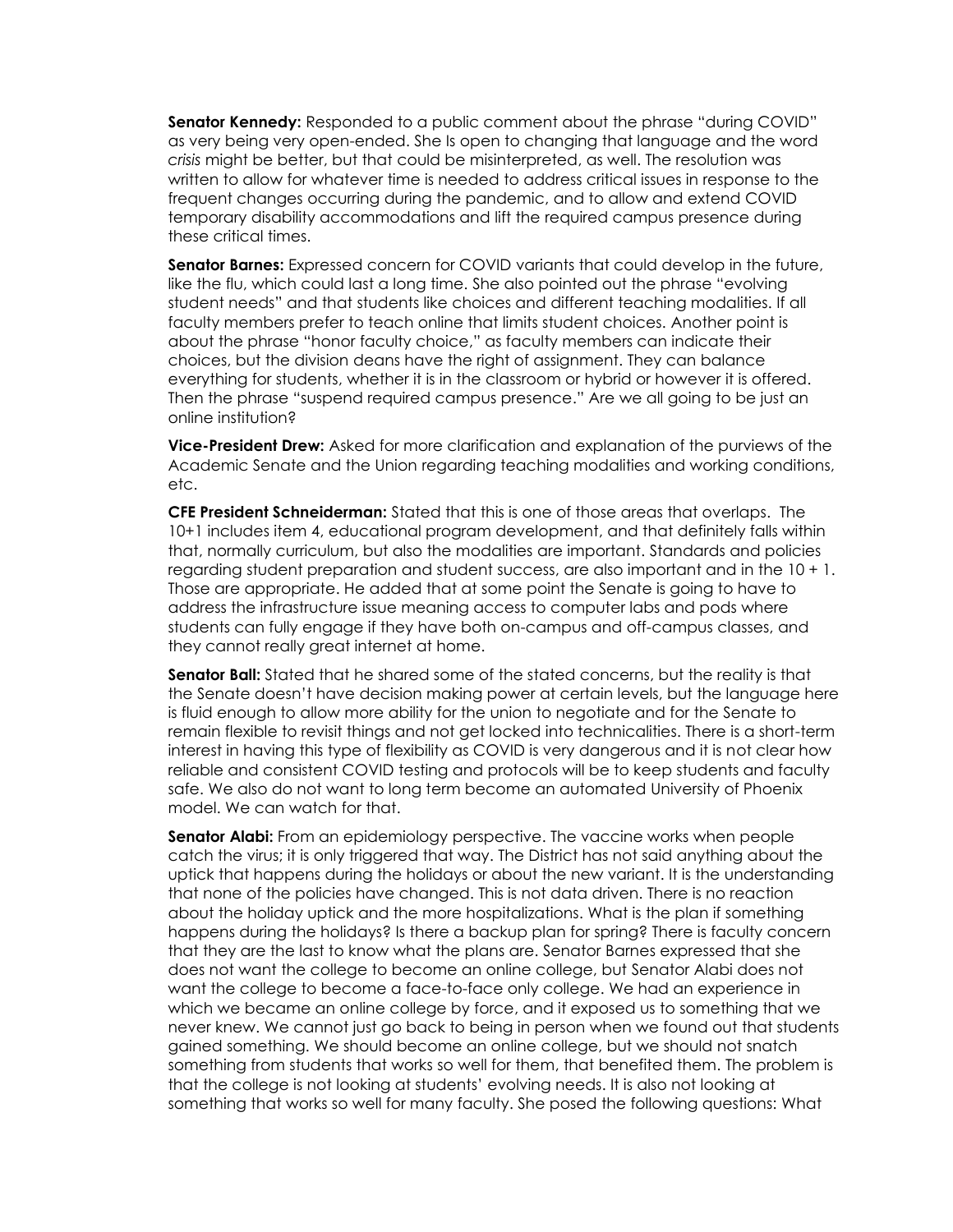did the District look at? What are we saying about what worked for students? She has been collecting data and a lot of students want to come back to campus, but a lot of those same students are very nervous and anxious about coming back to campus. A lot of them want both to come back to campus and also take online classes. They like the flexibility of both. The college should look at the fact that we are not going to be an oncampus college only anymore.

**Senator Calabretta:** Suggested that if people are concerned about the COVID verbiage, they could say something like "while California is under an emergency order." The State is currently under order through March 2022, though that may change.

**Senator Kennedy:** Stated that everything she was going to say in response was said eloquently and well by Senators Ball and Alabi. Senator Kennedy stated that she has taught online since 2007 and is sensitive to Senator Barnes' concerns and she shares the concerns about not wanting this campus to be a 100% online campus, nor should it be, but that we need to be evolve and adjust to student flexibilities. Nowhere should anybody be recording lectures and not teaching live over and over without changing them; that is something that should not be happening. This written resolution is for the COVID crisis to solve a lot of problems we keep facing with the District, and as Senator Alabi stated, to keep up to date for emergencies that may happen, possibly as soon as January.

**Motion 6: Senator Kennedy moved** to approve the COVID and Teaching Resolution; motion seconded; motion approved. [*See voting chart at the end of these minutes.*] [See the approved resolution in the Appendix at the end of these minutes.]

## **5. Adjournment of the Regular Meeting**

**President Gordon** adjourned the meeting at 12:26 p.m.

## **6. Approval of the Minutes:** February 1, 2022

**MINUTES:** First draft written by Beatriz Rodriguez, Administrative Assistant to the Senates. Revision of first draft and Senate-approved drafts written by Senate Secretary, Marilyn Kennedy, who also distributes the final Senate-approved version to the Chancellor, Board of Trustees members and secretary, union presidents, GWC and Coastline Academic Senate presidents, OCC College President and faculty as per OCC Senate bylaws.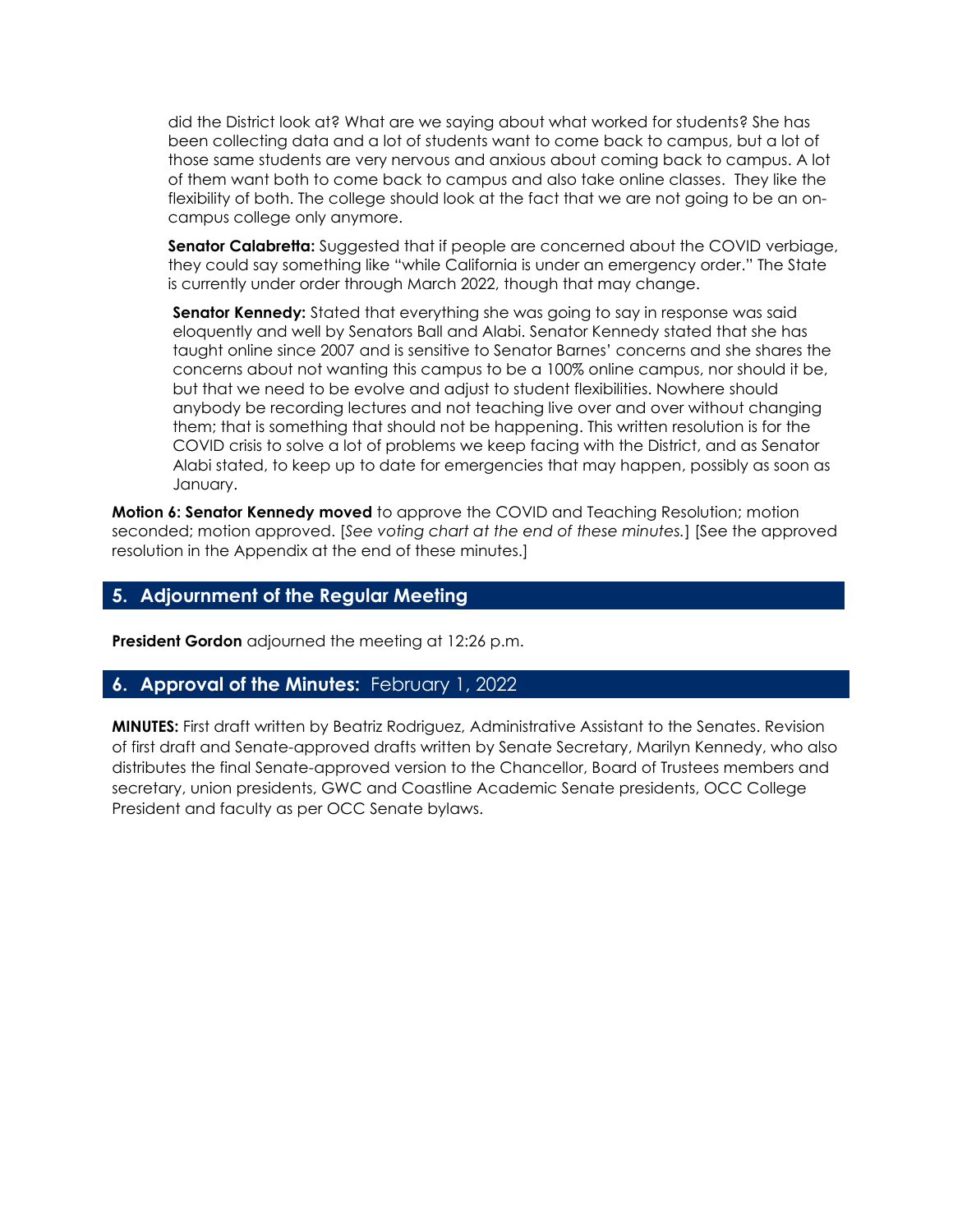# **Voting Tallies Chart**

| Mot 1<br>Pull Math<br>$\alpha$<br>Science<br>search<br>comm.                                                  | Mot 2<br>Approve<br>Nov 23 &<br>30 | Mot 3<br>Approve<br>English<br>search<br>comm. | Mot 4<br>Approve<br>Math<br>search<br>comm. | Mot <sub>5</sub><br>Approve<br>Aquarium<br>Coord, &<br>Phys. Inst.<br>search | Mot 6<br>Approve<br><b>COVID &amp;</b><br>Teaching<br>Resolu- | <b>Senate Membership</b>                                       |  |  |
|---------------------------------------------------------------------------------------------------------------|------------------------------------|------------------------------------------------|---------------------------------------------|------------------------------------------------------------------------------|---------------------------------------------------------------|----------------------------------------------------------------|--|--|
| from<br>consent<br>agenda                                                                                     | minutes                            |                                                | members                                     | comm.                                                                        | tion                                                          |                                                                |  |  |
| Please note that the Presiding Officer's vote shall be recorded as an abstention, unless breaking a tie vote. |                                    |                                                |                                             |                                                                              |                                                               |                                                                |  |  |
| Aye                                                                                                           | Aye                                | Aye                                            | Aye                                         | <b>Nay</b>                                                                   | Aye                                                           | Alabi, Jessica A.: Senator-at-Large (2020-2023)                |  |  |
| Aye                                                                                                           | Aye                                | Aye                                            | Aye                                         | Aye                                                                          | Aye                                                           | Arismendi-Pardi, Eduardo: Senator-at-Large (2021-2024)         |  |  |
| Absent                                                                                                        | Absent                             | Aye                                            | Aye                                         | Aye                                                                          | Aye                                                           | Ball, Jason: Part-Time Senator (2021-2022) 11:58 arrival       |  |  |
| Aye                                                                                                           | Aye                                | Aye                                            | Aye                                         | Aye                                                                          | <b>Nay</b>                                                    | Barnes, Carol: Counseling Senator (2021-2024)                  |  |  |
| Aye                                                                                                           | Aye                                | Aye                                            | Aye                                         | Aye                                                                          | Aye                                                           | Boogar, Tyler: Math and Sciences Senator (2020-2023)           |  |  |
| Aye                                                                                                           | Aye                                | Aye                                            | Aye                                         | Aye                                                                          | Aye                                                           | Calabretta, Nina (Part-Time Senator (2021-2022)                |  |  |
| Aye                                                                                                           | Aye                                | Aye                                            | Aye                                         | Aye                                                                          | Aye                                                           | Connor, Sean: Senator-at-Large (2020-2023)                     |  |  |
| Aye                                                                                                           | Aye                                | Aye                                            | Aye                                         | Aye                                                                          | Aye                                                           | Cuellar, Eric: Senator-at-Large (2021-2024)                    |  |  |
| Aye                                                                                                           | Aye                                | Aye                                            | Aye                                         | Aye                                                                          | Aye                                                           | Della Marna, Jodi: Lib. & Learn. Sup. Senator (2020-2023)      |  |  |
| Absent                                                                                                        | Absent                             | Absent                                         | Absent                                      | Absent                                                                       | Absent                                                        | Denney, Matt: Technology Senator (2020-2023)                   |  |  |
| Aye                                                                                                           | Aye                                | Aye                                            | Aye                                         | Aye                                                                          | <b>Nay</b>                                                    | De Shano, Tina: Con. Health Sci. Senator (2020-2023)           |  |  |
| Aye                                                                                                           | Aye                                | Aye                                            | Aye                                         | Aye                                                                          | Aye                                                           | Drew, Rendell: Senator-at-Large (2020-2023)                    |  |  |
| Aye                                                                                                           | Aye                                | Aye                                            | Aye                                         | Aye                                                                          | Aye                                                           | Ely, Cyndee: Part-Time Senator (2021-2022)                     |  |  |
| Abstain                                                                                                       | Abstain                            | Abstain                                        | Abstain                                     | Abstain                                                                      | Abstain                                                       | Gordon, Lee: President, Senator-at-Large (2019-2022)           |  |  |
| Aye                                                                                                           | Aye                                | Aye                                            | Aye                                         | Aye                                                                          | Aye                                                           | Kennedy, Marilyn: Lit and Lang Senator (2019-2022)             |  |  |
| Aye                                                                                                           | Aye                                | Aye                                            | Aye                                         | Aye                                                                          | Aye                                                           | Legaspi, Jodie: Ath. and Kin. Senator (2020-2023)              |  |  |
| Absent                                                                                                        | Aye                                | Aye                                            | Aye                                         | Aye                                                                          | Nay                                                           | Lloyd, Doug: Senator-at-Large (2020-2023)                      |  |  |
| Aye                                                                                                           | Aye                                | Aye                                            | Aye                                         | Aye                                                                          | Aye                                                           | Means, Leland: Vis. and Perf. Arts Senator (2021-2024)         |  |  |
| Absent                                                                                                        | Absent                             | Absent                                         | Absent                                      | Absent                                                                       | Absent                                                        | Neil, Jeanne: Bus. and Computing Senator (2019-2022)           |  |  |
|                                                                                                               |                                    |                                                |                                             |                                                                              |                                                               | Otwell, Charles: Curriculum Chair (Non-Voting) (Open)          |  |  |
| Aye                                                                                                           | Aye                                | Aye                                            | Aye                                         | Aye                                                                          | Aye                                                           | Pena, Max: Senator-at-Large (2019-2022)                        |  |  |
| Absent                                                                                                        | Absent                             | Aye                                            | Aye                                         | Aye                                                                          | Aye                                                           | Phillips, Clyde: Senator-at-Large (2021-2024)<br>11:52 arrival |  |  |
| Aye                                                                                                           | Aye                                | Aye                                            | Aye                                         | Aye                                                                          | Aye                                                           | Sachs, Loren: Senator-at-Large (2019-2022)                     |  |  |
| Aye                                                                                                           | Aye                                | Aye                                            | Aye                                         | Aye                                                                          | Aye                                                           | Stanton, Jordan: Soc. and Beh. Sci. Senator (2019-2022)        |  |  |

# **APPENDIX**

# **Orange Coast College Academic Senate**

# **COVID, Student-Centered Teaching, Faculty Choice Resolution #F-2021-4**

*Moved by AS Secretary Prof. Marilyn Kennedy Seconded by AS Parliamentarian Dr. Eduardo Jesús Arismendi-Pardi Passed by the Orange Coast College Academic Senate on December 14, 2021*

**Whereas,** Issues related to COVID and teaching intersect two purviews: **(1)** Union (safety, modalities, hours of work, time on campus) and **(2)** Senate (curriculum, modalities, standards and policies regarding student success, and educational program development);\*

**Whereas,** Contract language and scheduling policies were written mostly pre-COVID;

**Whereas,** District COVID on-campus protocols have demanded additional work duties from faculty to ensure classroom COVID compliance, ascertain student health/status, assure classroom safety, and